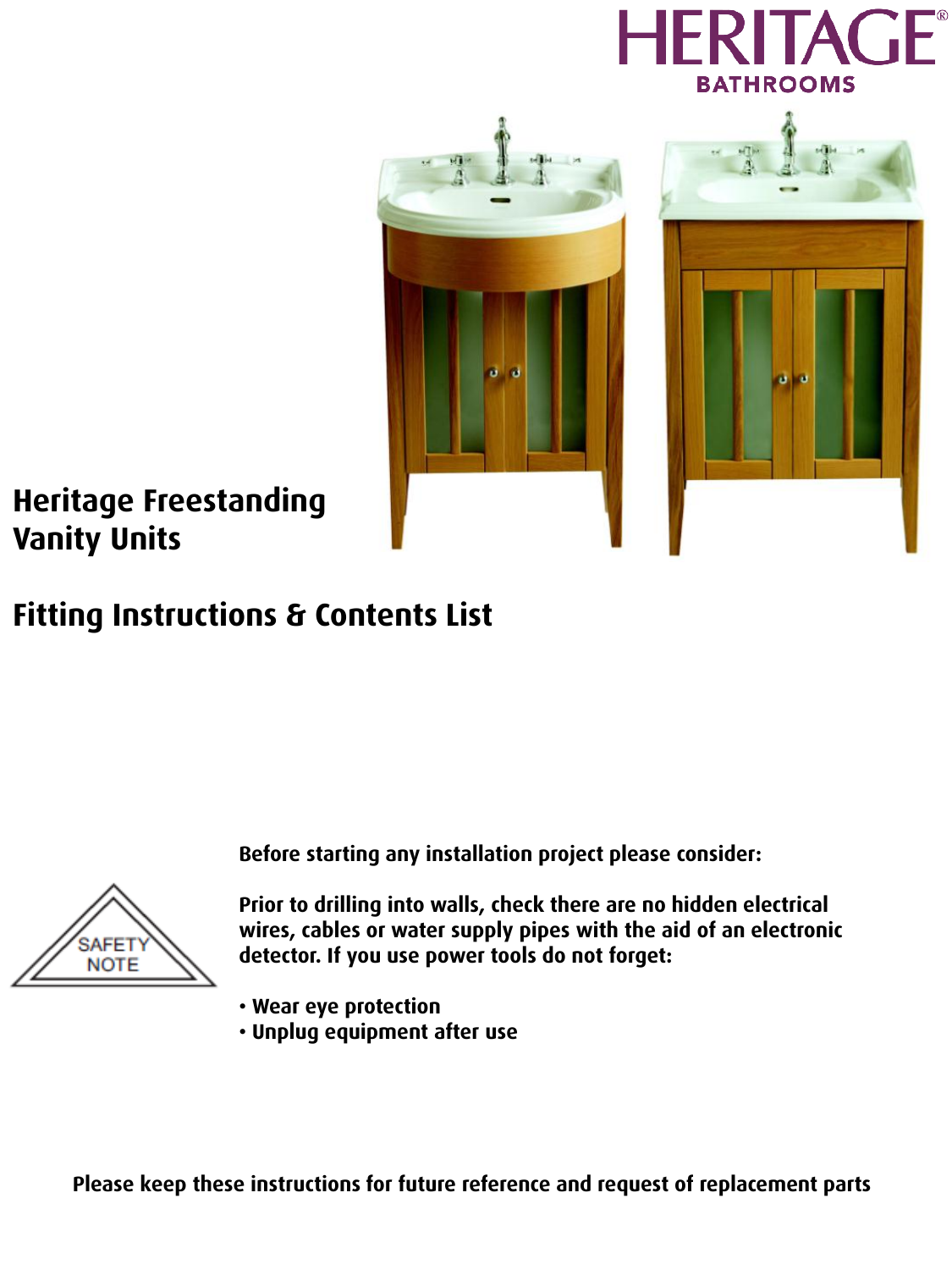

**Thank you for selecting Heritage, All products must be thoroughly inspected prior to installation. Damaged goods cannot be replaced once installed. To ensure this product is installed correctly, please read through these instructions before you begin.** 

**Before attempting to install any Heritage furniture, always ensure the following:**

- **The product has been delivered complete**
- **There are no concealed electricity cables, water or gas where you are drilling.**
- **Use safety equipment as necessary**
- **The product is heavy, use correct lifting techniques**

**IMPORTANT: Should any cutting of the product be required i.e to fit around skirting or pipe work, this must be re-sealed with a suitable water resistant sealant, to prevent possible water damage to the surface finish/product.**

## **Installation**

**1. This unit may be fixed to the wall using angled brackets (Not Supplied).**



**Before starting any installation project please consider:**

**Prior to drilling into walls, check there are no hidden electrical wires, cables or water supply pipes with the aid of an electronic detector. If you use power tools do not forget:**

- **Wear eye protection**
- **Unplug equipment after use**
- **2. Hold the cabinet in the required location and with a pencil, mark the wall through the holes in the angled brackets.**
- **3. Remove the cabinet and drill holes of an appropriate size to accept the necessary screws.**
- **4. Lift the cabinet back into position and screw to the wall.**
- **5. Locate and secure the basin.**
- **6. Determine where you want to fit the door handles and drill the doors in the desired position for the door handles, Screw the door handles onto the doors**
- **7. NOTE: Use silicon sealant where necessary to ensure the basin edges are sealed and water tight to the furniture.**
- **8. You may need to adjust the alignment and action of the door using the hinge adjustment screws.**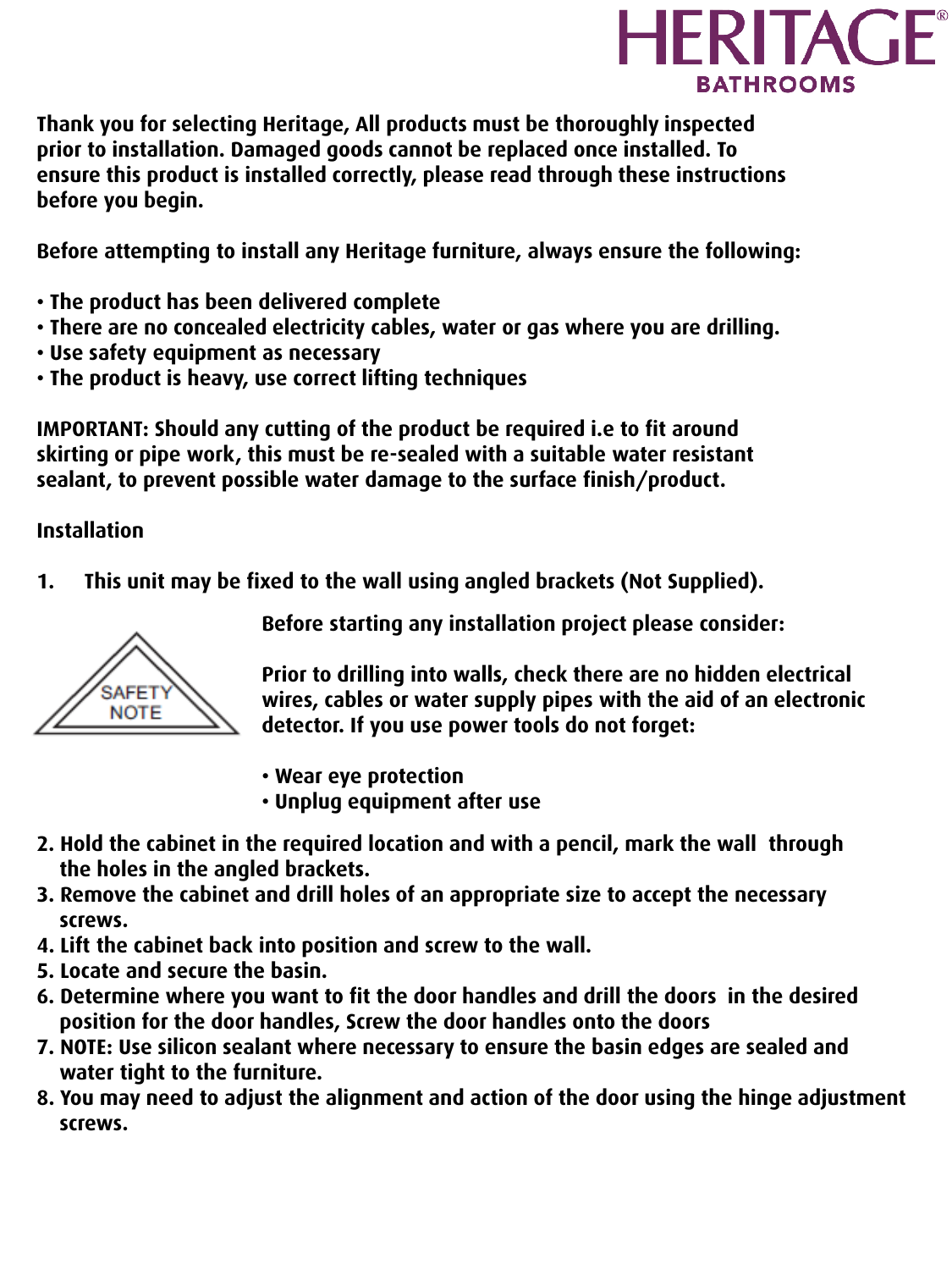

**Applicable to all Heritage freestanding vanity units.**

**Bowfront medium vanity unit Dorchester square vanity unit Blenheim vanity unit Classic vanity unit (Blenheim & Dorchester Square)**

**Caring for your furniture**

**All our products are finished with durable lacquers and paints, which are designed to be resistant to liquids, staining and warm objects. In order to ensure that your newly purchased Heritage furniture maintains its finish for many years to come, we advise that you take note of the following, please see aftercare instructions on the following page.**